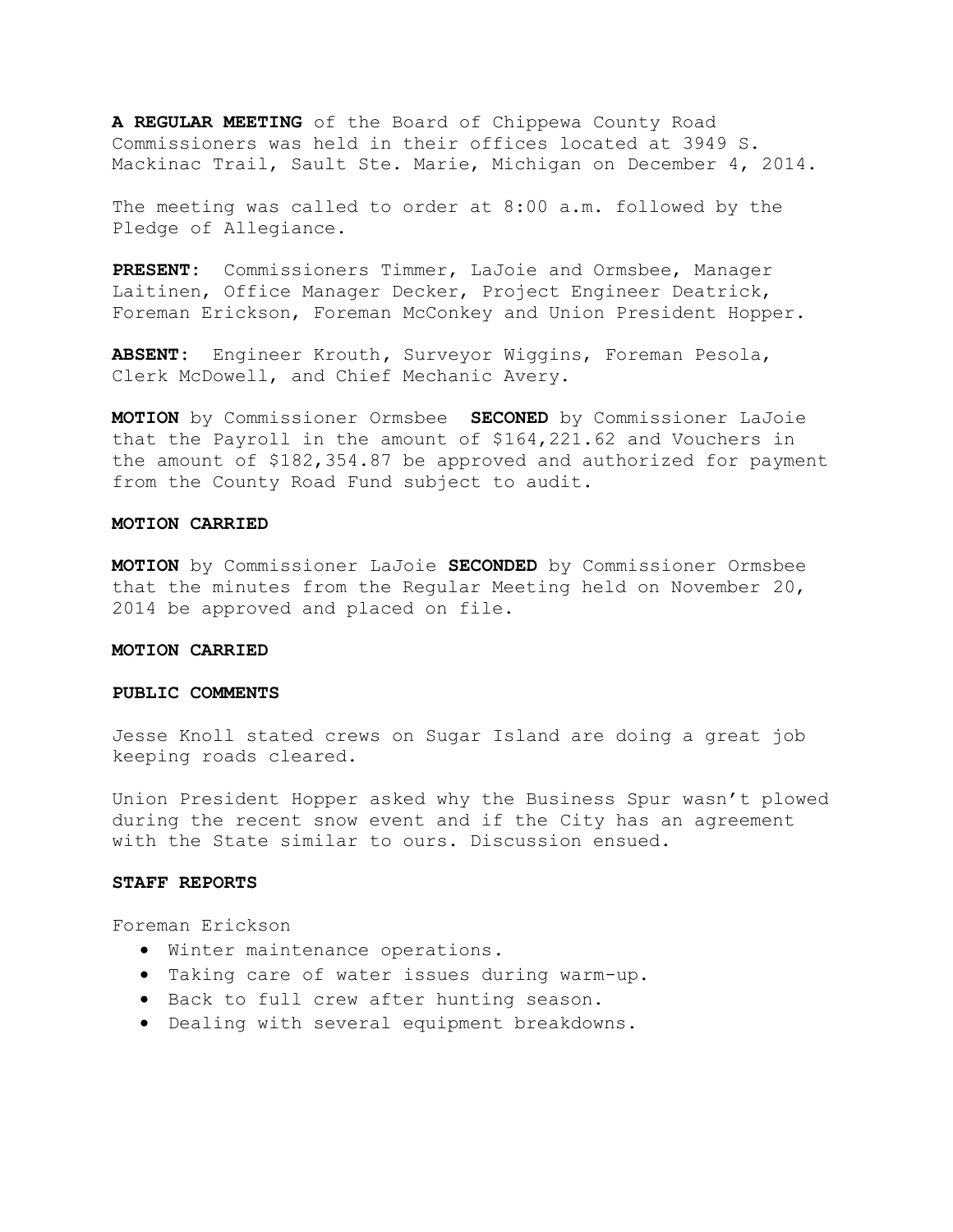Foreman McConkey

- · Winter maintenance operations.
- · Taking care of water problems during short thaw.
- · Not as much snow in the Southeast end of the County.
- · Gravel roads in good shape.

Office Manager Decker

- · Working on OBAMACARE Insurance fee. All large group selfemployers have to report the number of life's insured. current fee is \$63 per head.
- · Received notice from BC/BS that they approved our request for a date change.
- · New Insurance rates have been computed; need to get with Manager Laitinen to review.
- · Working on end of year reports.

Project Manager Deatrick

- · First Federal Aid Project is ready to submit, plans are done.
- · Final quantities all sent to MDOT for review for 2014 Federal Aid projects. Final review is in process.

#### **COUNTY COMMISSIONERS' COMMENTS**-None

#### **MANAGERS REPORT**

- · Engineer Krouth is attending the Transportation and Environment Conference.
- · A response was sent to MDEQ with copies mailed to all Government Officials. Working with Attorney Ed McNeely to tweak the proposal in hopes of making it more agreeable.
- · Working with Office Manager Decker on 2015 budget and capital outlay items. Looking at purchasing 6 new trucks.
- · Number's are in from BC/BS. Will be scheduling a meeting with Union President Hopper soon to discuss.
- · Attending a Road Safety Audit Meeting at City Hall today. They will be discussing the Roundabout that is being considered at the Three Mile/Mackinac Trail/Business Spur location.
- · Reported that we have been having many minor repairs on the trucks and that we lost an engine in truck number 599. A short block engine has been ordered to replace it and it should be back on the road shortly. The Shop has been busy!